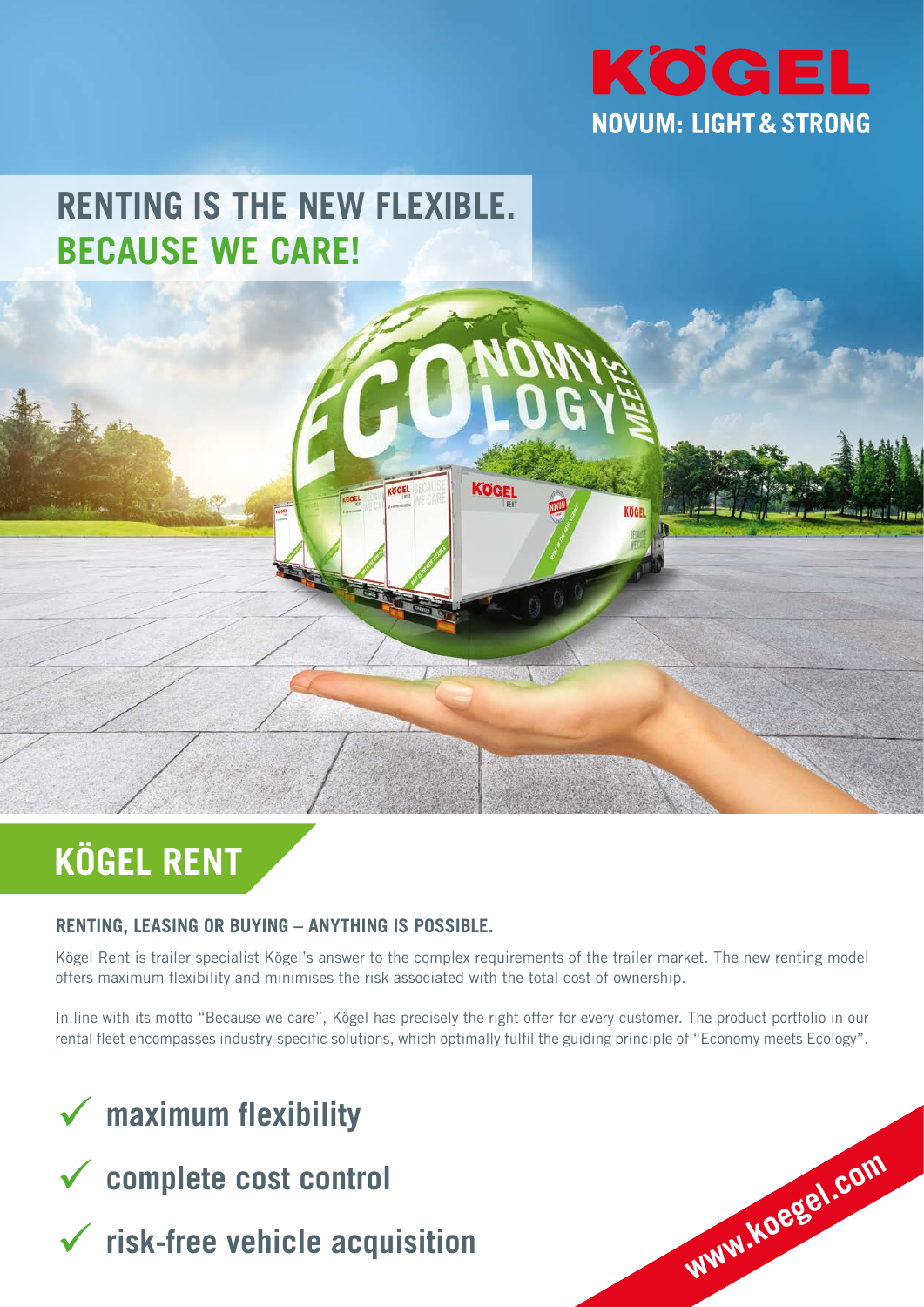# **KÖGEL RENT TRAILERS**

The world of logistics is in flux, and the competition is growing. The goal: save time and money, maximise profits, and don't lose sight of the environment. Balancing economy and sustainability is becoming increasingly difficult. With its motto "Because we care", Kögel offers the perfect solution for the growing requirements of the market. The premium manufacturer has its customers' interests at heart, and offers tailor-made solutions for the complex transport requirements of today and tomorrow.

Save money, increase profit. Kögel Rent is another important component and the logical consequence of this customer-orientated approach.

# **WE OFFER OUR CUSTOMERS THE PERFECT SOLUTION:**

### **KÖGEL CARGO**

2



The Kögel Cargo is the reliable partner for logistics companies who value a sturdy, durable trailer – but who also don't want too much on the scales in terms of its weight. The Cargo is available in a wide variety of frame and body variants and is therefore be the tailor-made answer for any fleet operator.

Further information and product details can be found here:



# **KÖGEL BOX**



The Kögel Box trailer for logistics companies who value versatile use, a high payload, and transport security. Depending on how it is equipped, you can use this dry freight trailer to transport goods which are sometimes temperature sensitive, such as electronics, furniture, preserves, clothing and much more.

Further information and product details can be found here:

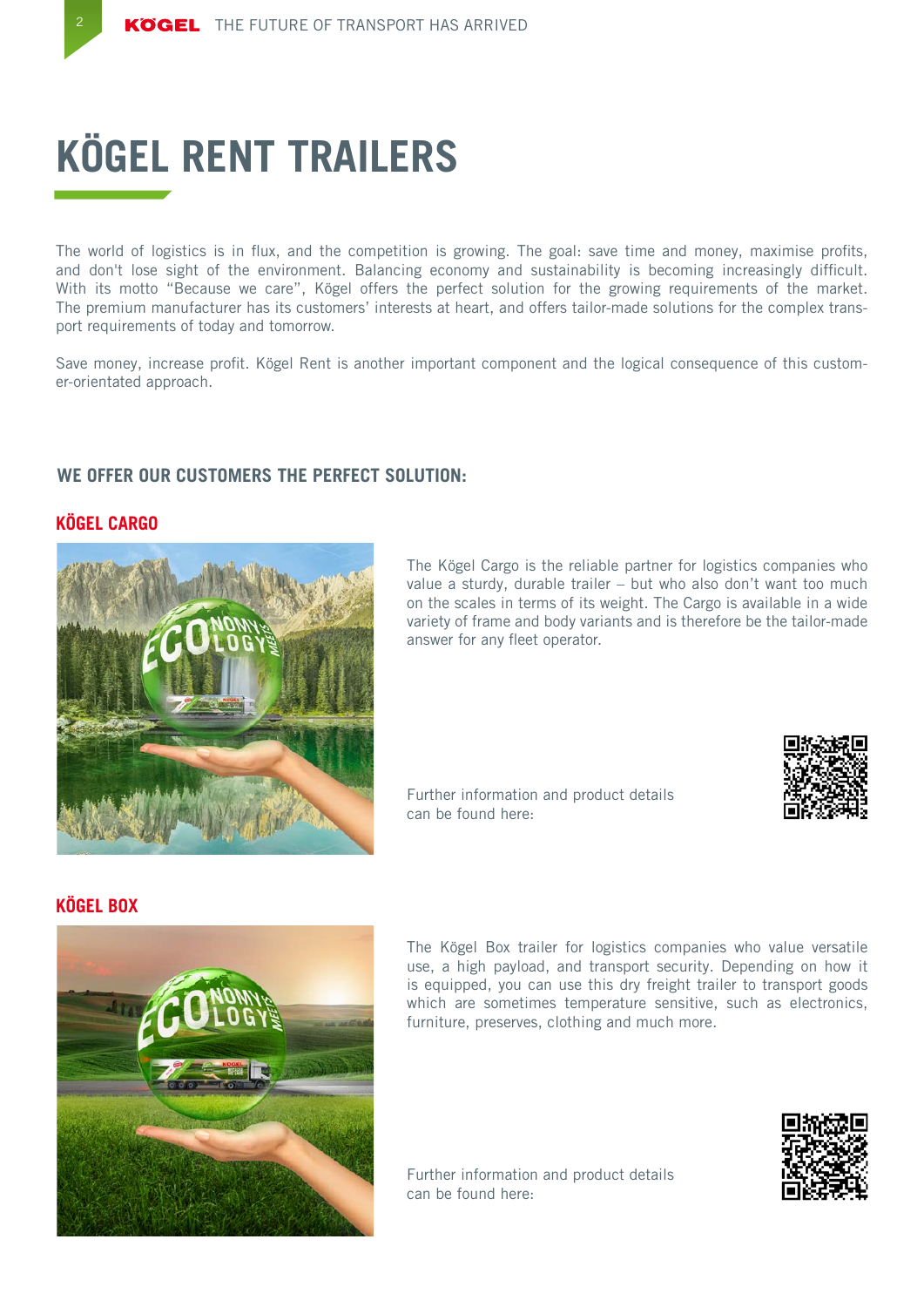#### **KÖGEL DEMOUNTABLE SYSTEMS**



Road, Rail, Ship. With one of our demountable systems, you can easily swap your load between different modes of transport. Strongly made with high quality materials, the Kögel swap bodies are easy to operate. The Combi chassis and the Port container chassis distinguish themselves due to excellent driving characteristics. Choose one of our demountable systems to be the new backbone for combined transport.

Further information and product details can be found here:



#### **KÖGEL COOL – PURFERRO QUALITY**



The Kögel Cool – PurFerro quality is designed specially for the specific market requirements of refrigerated transport. The Kögel Cool is characterised by high stability and durability, thanks to user-friendly, low-wear aluminium floor and sandwich panels, which are resistant to stem diffusion, with a steel top layer from our in-house competence centre. Thanks to numerous special equipment options, it can be modified to customer preferences and country-specific requirements.

Further information and product details can be found here:



# **KÖGEL TIPPER TRAILER**



Kögel tipper trailers are noted for low maintenance costs, good driving characteristics and high stability. Available with a steel and steel-aluminium tipper body, it is the ideal transport solution for bulk material of all kinds. The low tare weight of the steel-aluminium combination enables increased payload and saves fuel, as well as reducing CO<sub>2</sub> emissions.

Further information and product details can be found here: